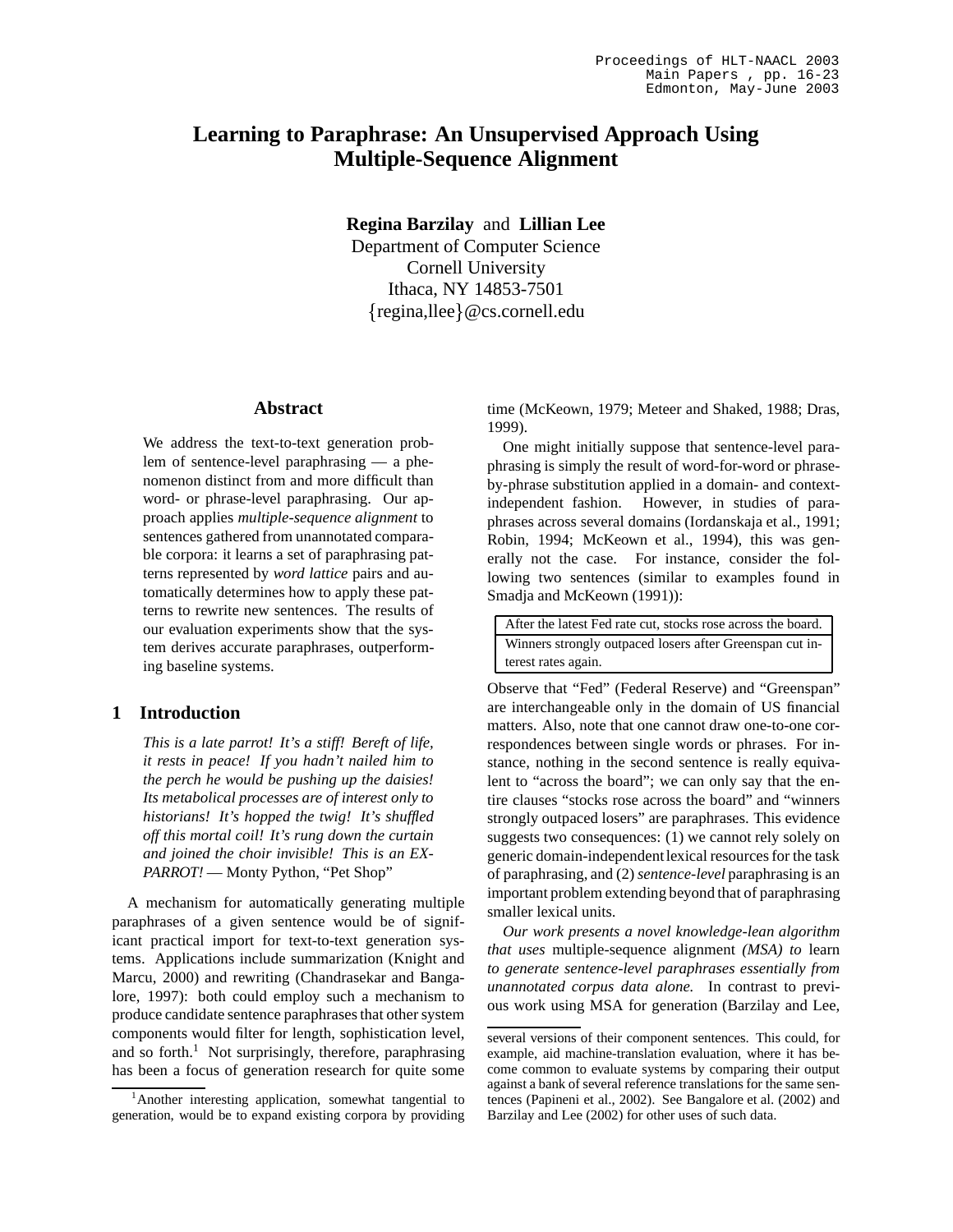2002), we need neither parallel data nor explicit information about sentence semantics. Rather, we use two *comparable corpora*, in our case, collections of articles produced by two different newswire agencies about the same events. The use of related corpora is key: we can capture paraphrases that on the surface bear little resemblance but that, by the nature of the data, must be descriptions of the same information. Note that we also acquire paraphrases from each of the individual corpora; but the lack of clues as to sentence equivalence in single corpora means that we must be more conservative, only selecting as paraphrases items that are structurally very similar.

Our approach has three main steps. First, working on each of the comparable corpora separately, we compute *lattices* — compact graph-based representations — to find commonalities within (automatically derived) groups of structurally similar sentences. Next, we identify pairs of lattices from the two different corpora that are paraphrases of each other; the identification process checks whether the lattices take similar arguments. Finally, given an input sentence to be paraphrased, we match it to a lattice and use a paraphrase from the matched lattice's mate to generate an output sentence. The key features of this approach are:

**Focus on paraphrase generation.** In contrast to earlier work, we not only extract paraphrasing rules, but also automatically determine which of the potentially relevant rules to apply to an input sentence and produce a revised form using them.

**Flexible paraphrase types.** Previous approaches to paraphrase acquisition focused on certain rigid types of paraphrases, for instance, limiting the number of arguments. In contrast, our method is not limited to a set of *a priori*-specified paraphrase types.

**Use of comparable corpora and minimal use of knowledge resources.** In addition to the advantages mentioned above, comparable corpora can be easily obtained for many domains, whereas previous approaches to paraphrase acquisition (and the related problem of phrasebased machine translation (Wang, 1998; Och et al., 1999; Vogel and Ney, 2000)) required parallel corpora. We point out that one such approach, recently proposed by Pang et al. (2003), also represents paraphrases by lattices, similarly to our method, although their lattices are derived using parse information.

Moreover, our algorithm does not employ knowledge resources such as parsers or lexical databases, which may not be available or appropriate for all domains — a key issue since paraphrasing is typically domain-dependent. Nonetheless, our algorithm achieves good performance.

# **2 Related work**

Previous work on automated paraphrasing has considered different levels of paraphrase granularity. Learning synonyms via distributional similarity has been well-studied (Pereira et al., 1993; Grefenstette, 1994; Lin, 1998). Jacquemin (1999) and Barzilay and McKeown (2001) identify phraselevel paraphrases, while Lin and Pantel (2001) and Shinyama et al. (2002) acquire structural paraphrases encoded as templates. These latter are the most closely related to the sentence-level paraphrases we desire, and so we focus in this section on template-induction approaches.

Lin and Pantel (2001) extract inference rules, which are related to paraphrases (for example, X wrote Y implies X is the author of Y), to improve question answering. They assume that *paths* in dependency trees that take similar arguments (leaves) are close in meaning. However, only two-argument templates are considered. Shinyama et al. (2002) also use dependency-tree information to extract templates of a limited form (in their case, determined by the underlying information extraction application). Like us (and unlike Lin and Pantel, who employ a single large corpus), they use articles written about the same event in different newspapers as data.

Our approach shares two characteristics with the two methods just described: pattern comparison by analysis of the patterns' respective arguments, and use of nonparallel corpora as a data source. However, *extraction* methods are not easily extended to *generation* methods. One problem is that their templates often only match small fragments of a sentence. While this is appropriate for other applications, deciding whether to use a given template to generate a paraphrase requires information about the surrounding context provided by the entire sentence.

# **3 Algorithm**

**Overview** We first sketch the algorithm's broad outlines. The subsequent subsections provide more detailed descriptions of the individual steps.

The major goals of our algorithm are to learn:

- recurring patterns in the data, such as X (injured/wounded) Y people, Z seriously, where the capital letters represent variables;
- pairings between such patterns that represent paraphrases, for example, between the pattern X (injured/wounded) Y people, Z of them seriously and the pattern Y were (wounded/hurt) by X, among them Z were in serious condition.

Figure 1 illustrates the main stages of our approach. During training, pattern induction is first applied independently to the two datasets making up a pair of comparable corpora. Individual patterns are learned by applying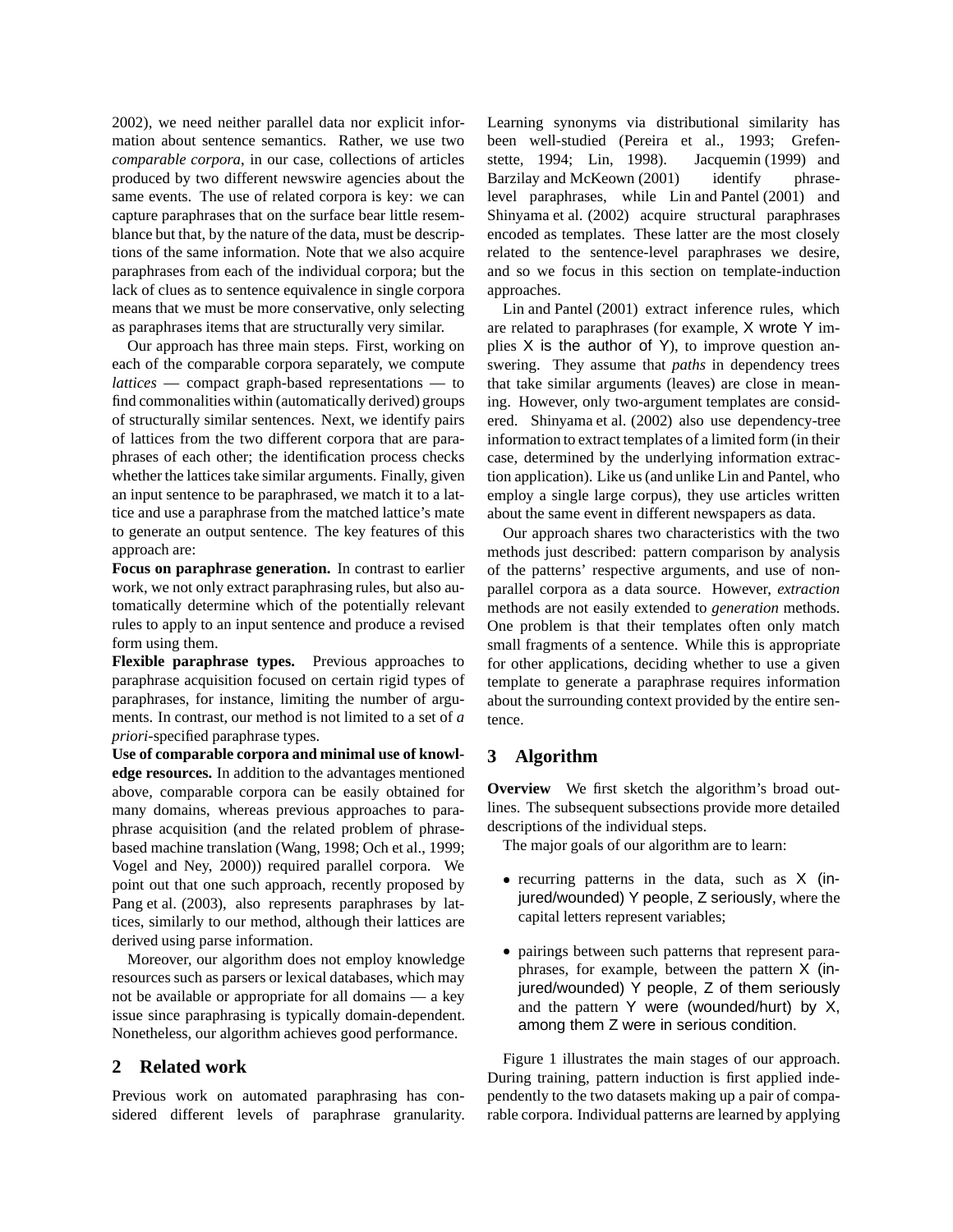

Figure 1: System architecture.

(1) **A Palestinian suicide bomber blew himself up in** a southern city Wednesday, **killing** two other **people and wounding** 27.

(2) **A suicide bomber blew himself up in** the settlement of Efrat, on Sunday, **killing** himself **and injuring** seven people.

(3) **A suicide bomber blew himself up in** the coastal resort of Netanya on Monday, **killing** three other **people and wounding** dozens more.

(4) **A Palestinian suicide bomber blew himself up in** a garden cafe on Saturday, **killing** 10 **people and wounding** 54. (5) **A suicide bomber blew himself up in** the centre of Netanya on Sunday, **killing** three **people** as well as himself **and injuring** 40.

Figure 2: Five sentences (without date, number, and name substitution) from a cluster of 49, similarities emphasized.

*multiple-sequence alignment* to clusters of sentences describing approximately similar events; these patterns are represented compactly by *lattices* (see Figure 3). We then check for lattices from the two different corpora that tend to take the same arguments; these lattice pairs are taken to be paraphrase patterns.

Once training is done, we can generate paraphrases as follows: given the sentence "The surprise bombing injured twenty people, five of them seriously", we match it to the lattice X (injured/wounded) Y people, Z of them seriously which can be rewritten as Y were (wounded/hurt) by X, among them Z were in serious condition, and so by substituting arguments we can generate "Twenty were wounded by the surprise bombing, among them five were in serious condition" or "Twenty were hurt by the surprise bombing, among them five were in serious condition".

#### **3.1 Sentence clustering**

Our first step is to cluster sentences into groups from which to learn useful patterns; for the multiple-sequence techniques we will use, this means that the sentences within clusters should describe similar events and have similar structure, as in the sentences of Figure 2. This is accomplished by applying hierarchical complete-link clustering to the sentences using a similarity metric based on word n-gram overlap ( $n = 1, 2, 3, 4$ ). The only subtlety is that we do not want mismatches on sentence details (e.g., the location of a raid) causing sentences describing the same type of occurrence (e.g., a raid) from being separated, as this might yield clusters too fragmented for effective learning to take place. (Moreover, variability in the *arguments* of the sentences in a cluster is needed for our learning algorithm to succeed; see below.) We therefore first replace all appearances of dates, numbers, and proper names $2$  with generic tokens. Clusters with fewer than ten sentences are discarded.

### **3.2 Inducing patterns**

In order to learn patterns, we first compute a *multiplesequence alignment* (MSA) of the sentences in a given cluster. Pairwise MSA takes two sentences and a scoring function giving the similarity between words; it determines the highest-scoring way to perform insertions, deletions, and changes to transform one of the sentences into the other. Pairwise MSA can be extended efficiently to multiple sequences via the iterative pairwise alignment, a polynomial-time method commonly used in computational biology (Durbin et al.,  $1998$ ).<sup>3</sup> The results can be represented in an intuitive form via a word *lattice* (see Figure 3), which compactly represents (n-gram) structural similarities between the cluster's sentences.

To transform lattices into generation-suitable patterns requires some understanding of the possible varieties of lattice structures. The most important part of the transformation is to determine which words are actually instances of arguments, and so should be replaced by *slots* (representing variables). The key intuition is that because the sentences in the cluster represent the same *type* of event, such as a bombing, but generally refer to different *instances* of said event (e.g. a bombing in Jerusalem versus in Gaza), areas of large variability in the lattice should correspond to arguments.

To quantify this notion of variability, we first formalize its opposite: commonality. We define *backbone* nodes

 $2$ Our crude proper-name identification method was to flag every phrase (extracted by a noun-phrase chunker) appearing capitalized in a non-sentence-initial position sufficiently often.

<sup>&</sup>lt;sup>3</sup>Scoring function: aligning two identical words scores 1; inserting a word scores -0.01, and aligning two different words scores -0.5 (parameter values taken from Barzilay and Lee (2002)).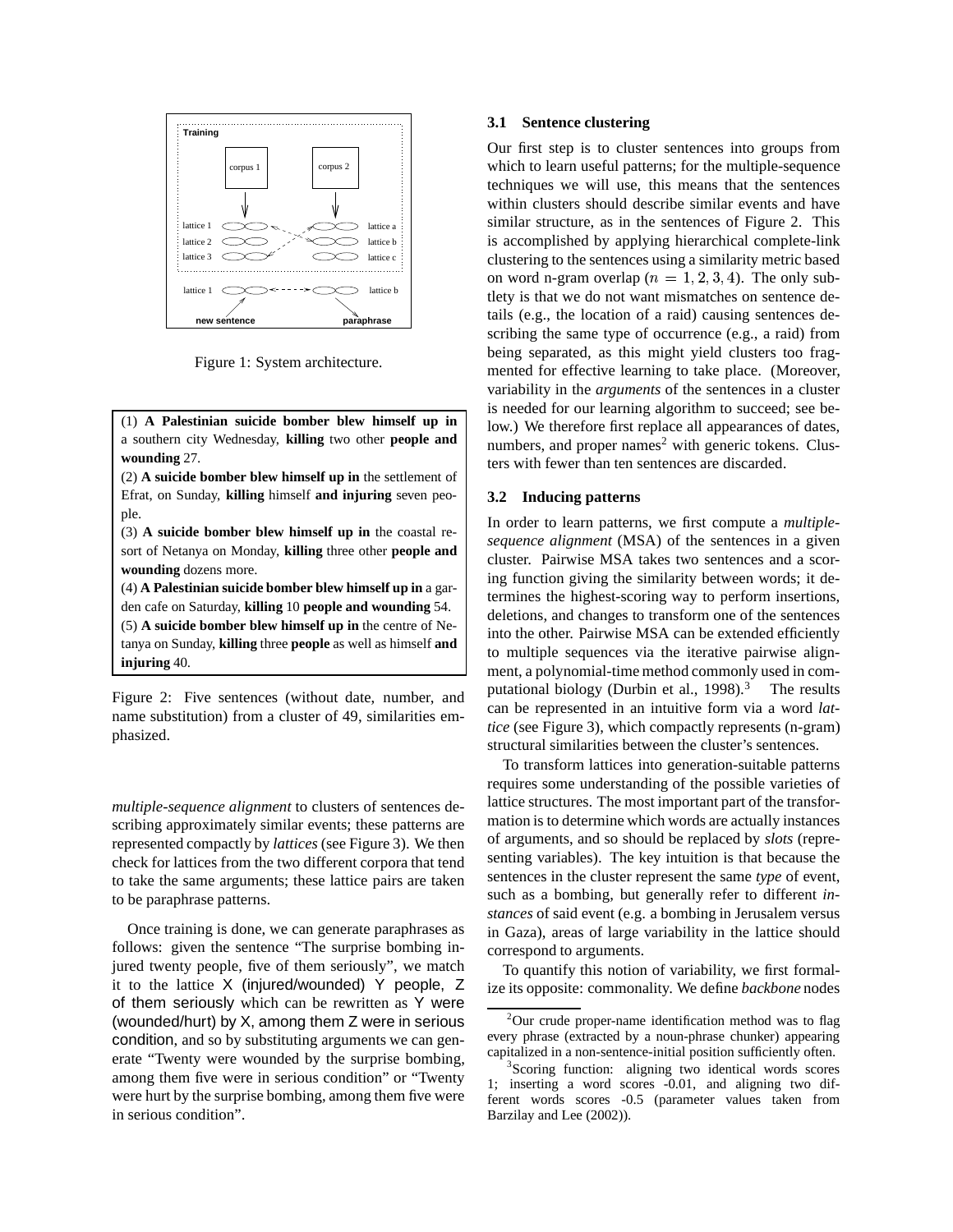

Figure 3: Lattice and slotted lattice for the five sentences from Figure 2. Punctuation and articles removed for clarity.

as those shared by more than 50% of the cluster's sentences. The choice of  $50\%$  is not arbitrary — it can be proved using the pigeonhole principle that our strictmajority criterion imposes a unique linear ordering of the backbone nodes that respects the word ordering within the sentences, thus guaranteeing at least a degree of wellformedness and avoiding the problem of how to order backbone nodes occurring on parallel "branches" of the lattice.

Once we have identified the backbone nodes as points of strong commonality, the next step is to identify the regions of variability (or, in lattice terms, many parallel disjoint paths) between them as (probably) corresponding to the arguments of the propositions that the sentences represent. For example, in the top of Figure 3, the words "southern city, "settlement of NAME","coastal resort of NAME", etc. all correspond to the location of an event and could be replaced by a single slot. Figure 3 shows an example of a lattice and the derived slotted lattice; we give the details of the slot-induction process in the Appendix.

#### **3.3 Matching lattices**

Now, if we were using a parallel corpus, we could employ sentence-alignment information to determine which lattices correspond to paraphrases. Since we do not have this information, we essentially approximate the parallelcorpus situation by correlating information from descriptions of (what we hope are) the same event occurring in the two different corpora.

Our method works as follows. Once lattices for each corpus in our comparable-corpus pair are computed, we identify lattice paraphrase pairs, using the idea that paraphrases will tend to take the same values as arguments (Shinyama et al., 2002; Lin and Pantel, 2001). More specifically, we take a pair of lattices from different corpora, look back at the sentence clusters from which the two lattices were derived, and compare the slot values of those cross-corpus sentence pairs that appear in articles written on the *same day* on the same topic; we pair the lattices if the degree of matching is over a threshold tuned on held-out data. For example, suppose we have two (linearized) lattices slot1 bombed slot2 and slot3 was bombed by slot4 drawn from different corpora. If in the first lattice's sentence cluster we have the sentence "the plane bombed the town", and in the second lattice's sentence cluster we have a sentence written on the same day reading "the town was bombed by the plane", then the corresponding lattices may well be paraphrases, where slot1 is identified with slot4 and slot2 with slot3.

To compare the set of argument values of two lattices, we simply count their word overlap, giving double weight to proper names and numbers and discarding auxiliaries (we purposely ignore order because paraphrases can consist of word re-orderings).

#### **3.4 Generating paraphrase sentences**

Given a sentence to paraphrase, we first need to identify which, if any, of our previously-computed sentence clusters the new sentence belongs most strongly to. We do this by finding the best alignment of the sentence to the existing lattices.<sup>4</sup> If a matching lattice is found, we choose one of its comparable-corpus paraphrase lattices to rewrite the sentence, substituting in the argument values of the original sentence. This yields as many paraphrases as there are lattice paths.

### **4 Evaluation**

All evaluations involved judgments by native speakers of English who were not familiar with the paraphrasing systems under consideration.

We implemented our system on a pair of comparable corpora consisting of articles produced between September 2000 and August 2002 by the Agence France-Presse (AFP) and Reuters news agencies. Given our interest in domain-dependent paraphrasing, we limited attention to 9MB of articles, collected using a TDT-style document clustering system, concerning individual acts of violence in Israel and army raids on the Palestinian territories. From this data (after removing 120 articles as a held-

<sup>4</sup>To facilitate this process, we add "insert" nodes between backbone nodes; these nodes can match any word sequence and thus account for new words in the input sentence. Then, we perform multiple-sequence alignment where insertions score -0.1 and all other node alignments receive a score of unity.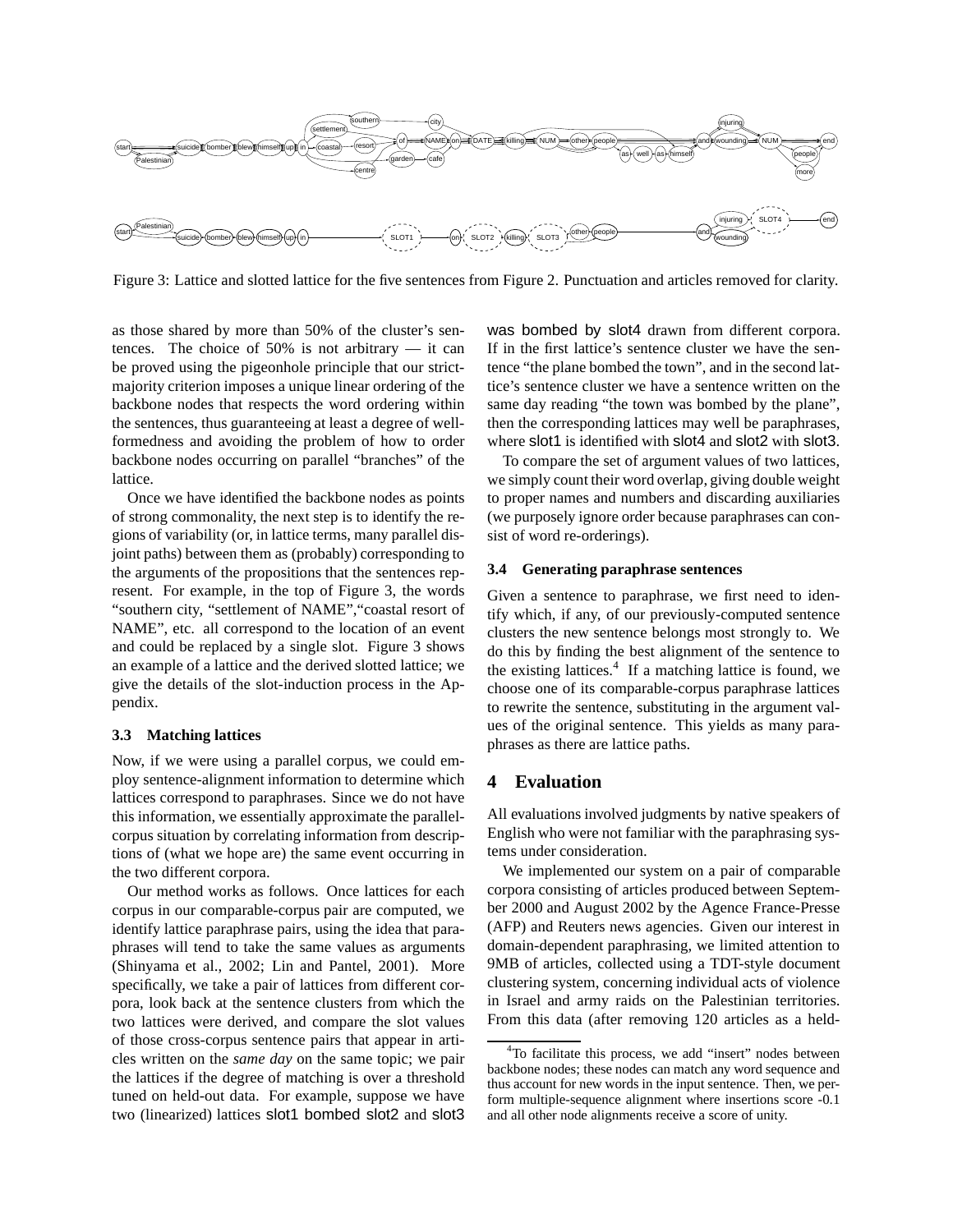

Figure 4: Correctness and agreement results. Columns = instances; each grey box represents a judgment of "valid" for the instance. For each method, a good, middling, and poor instance is shown. (Results separated by algorithm for clarity; the blind evaluation presented instances from the two algorithms in random order.)

out parameter-training set), we extracted 43 slotted lattices from the AFP corpus and 32 slotted lattices from the Reuters corpus, and found 25 cross-corpus matching pairs; since lattices contain multiple paths, these yielded 6,534 template pairs.<sup>5</sup>

### **4.1 Template Quality Evaluation**

Before evaluating the quality of the rewritings produced by our templates and lattices, we first tested the quality of a random sample of just the template pairs. In our instructions to the judges, we defined two text units (such as sentences or snippets) to be paraphrases if one of them can generally be substituted for the other without great loss of information (but not necessarily vice versa).  $\overline{6}$  Given a pair of *templates* produced by a system, the judges marked them as paraphrases if for many instantiations of the templates' variables, the resulting text units were paraphrases. (Several labelled examples were provided to supply further guidance).

To put the evaluation results into context, we wanted to compare against another system, but we are not aware

of any previous work creating templates precisely for the task of generating paraphrases. Instead, we made a good-faith effort to adapt the DIRT system (Lin and Pantel, 2001) to the problem, selecting the 6,534 highestscoring templates it produced when run on our datasets. (The system of Shinyama et al. (2002) was unsuitable for evaluation purposes because their paraphrase extraction component is too tightly coupled to the underlying information extraction system.) It is important to note some important caveats in making this comparison, the most prominent being that DIRT was not designed with sentence-paraphrase generation in mind — its templates are much shorter than ours, which may have affected the evaluators' judgments — and was originally implemented on much larger data sets.<sup>7</sup> The point of this evaluation is simply to determine whether another corpusbased paraphrase-focused approach could easily achieve the same performance level.

In brief, the DIRT system works as follows. Dependency trees are constructed from parsing a large corpus. Leaf-to-leaf paths are extracted from these dependency

 $5$ The extracted paraphrases are available at http://www.cs.cornell.edu/Info/Projects/ NLP/statpar.html

<sup>6</sup>We switched to this "one-sided" definition because in initial tests judges found it excruciating to decide on equivalence. Also, in applications such as summarization some information loss is acceptable.

<sup>&</sup>lt;sup>7</sup>To cope with the corpus-size issue, DIRT was trained on an 84MB corpus of Middle-East news articles, a strict superset of the 9MB we used. Other issues include the fact that DIRT's output needed to be converted into English: it produces paths like "N:of:N  $\langle$  tide $\rangle$  N:nn:N", which we transformed into "Y tide of X" so that its output format would be the same as ours.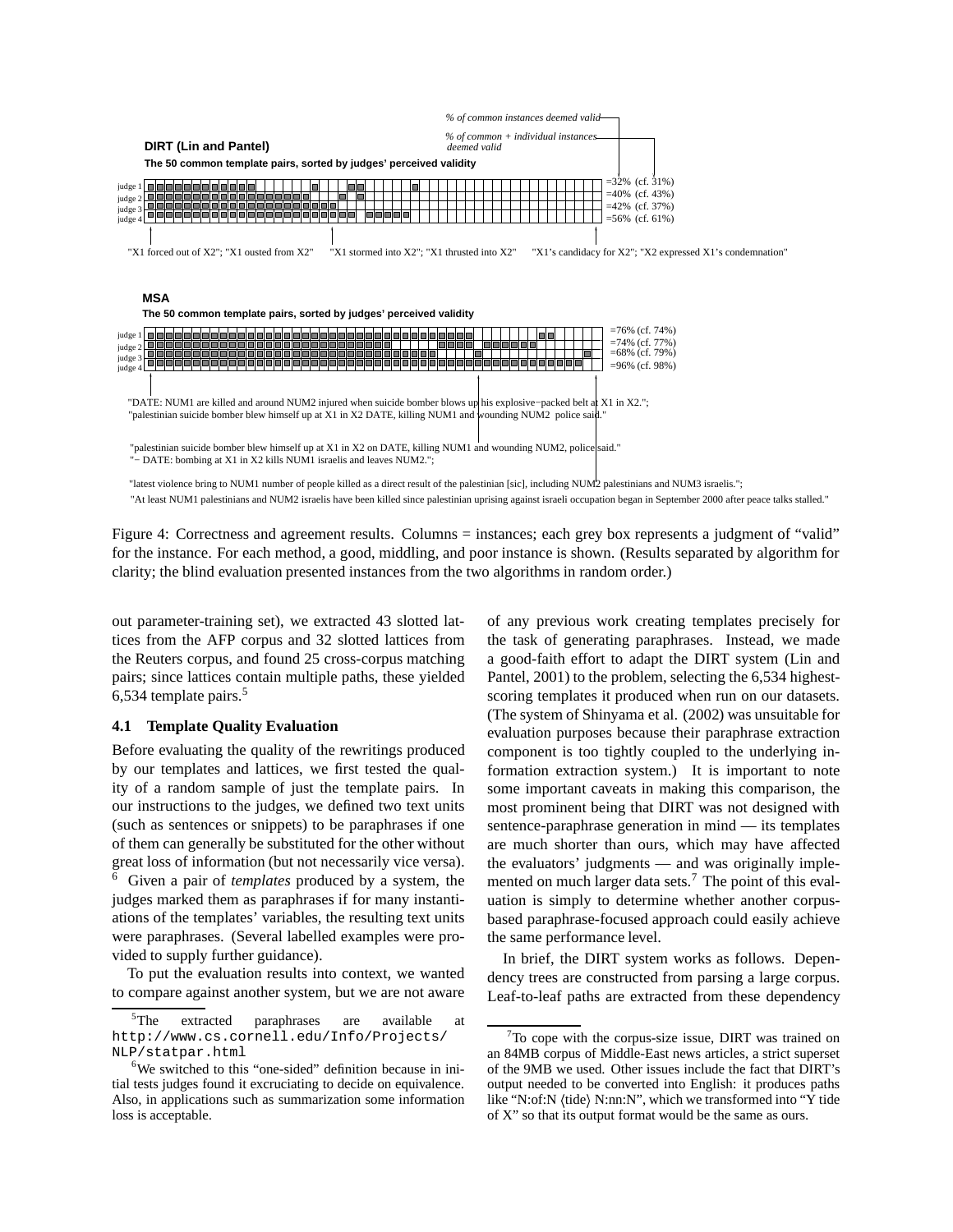trees, with the leaves serving as slots. Then, pairs of paths in which the slots tend to be filled by similar values, where the similarity measure is based on the mutual information between the value and the slot, are deemed to be paraphrases.

We randomly extracted 500 pairs from the two algorithms' output sets. Of these, 100 paraphrases (50 per system) made up a "common" set evaluated by all four judges, allowing us to compute agreement rates; in addition, each judge also evaluated another "individual" set, seen only by him- or herself, consisting of another 100 pairs (50 per system). The "individual" sets allowed us to broaden our sample's coverage of the corpus.<sup>8</sup> The pairs were presented in random order, and the judges were not told which system produced a given pair.

As Figure 4 shows, our system outperforms the DIRT system, with a consistent performance gap for all the judges of about 38%, although the absolute scores vary (for example, Judge 4 seems lenient). The judges' assessment of correctness was fairly constant between the full 100-instance set and just the 50-instance common set alone.

In terms of agreement, the Kappa value (measuring pairwise agreement discounting chance occurrences<sup>9</sup>) on the common set was 0.54, which corresponds to moderate agreement (Landis and Koch, 1977). Multiway agreement is depicted in Figure  $4$  — there, we see that in 86 of 100 cases, at least three of the judges gave the same correctness assessment, and in 60 cases all four judges concurred.

#### **4.2 Evaluation of the generated paraphrases**

Finally, we evaluated the quality of the paraphrase sentences generated by our system, thus (indirectly) testing all the system components: pattern selection, paraphrase acquisition, and generation. We are not aware of another system generating sentence-level paraphrases. Therefore, we used as a baseline a simple paraphrasing system that just replaces words with one of their randomly-chosen WordNet synonyms (using the most frequent sense of the word that WordNet listed synonyms for). The number of substitutions was set proportional to the number of words our method replaced in the same sentence. The point of this comparison is to check whether simple synonym substitution yields results comparable to those of our algorithm. <sup>10</sup>

For this experiment, we randomly selected 20 AFP articles about violence in the Middle East published later than the articles in our training corpus. Out of 484 sentences in this set, our system was able to paraphrase 59 (12.2%). (We chose parameters that optimized precision rather than recall on our small held-out set.) We found that after proper name substitution, only seven sentences in the test set appeared in the training set, $^{11}$  which implies that lattices boost the generalization power of our method significantly: from seven to 59 sentences. Interestingly, the coverage of the system varied significantly with article length. For the eight articles of ten or fewer sentences, we paraphrased 60.8% of the sentences per article on average, but for longer articles only 9.3% of the sentences per article on average were paraphrased. Our analysis revealed that long articles tend to include large portions that are unique to the article, such as personal stories of the event participants, which explains why our algorithm had a lower paraphrasing rate for such articles.

All 118 instances (59 per system) were presented in random order to two judges, who were asked to indicate whether the meaning had been preserved. Of the paraphrases generated by our system, the two evaluators deemed 81.4% and 78%, respectively, to be valid, whereas for the baseline system, the correctness results were 69.5% and 66.1%, respectively. Agreement according to the Kappa statistic was 0.6. Note that judging full sentences is inherently easier than judging templates, because template comparison requires considering a variety of possible slot values, while sentences are self-contained units.

Figure 5 shows two example sentences, one where our MSA-based paraphrase was deemed correct by both judges, and one where both judges deemed the MSAgenerated paraphrase incorrect. Examination of the results indicates that the two systems make essentially orthogonal types of errors. The baseline system's relatively poor performance supports our claim that whole-sentence paraphrasing is a hard task even when accurate wordlevel paraphrases are given.

### **5 Conclusions**

We presented an approach for generating sentence level paraphrases, a task not addressed previously. Our method learns structurally similar patterns of expression from data and identifies paraphrasing pairs among them using a comparable corpus. A flexible pattern-matching procedure allows us to paraphrase an unseen sentence by

<sup>&</sup>lt;sup>8</sup>Each judge took several hours at the task, making it infeasible to expand the sample size further.

<sup>&</sup>lt;sup>9</sup>One issue is that the Kappa statistic doesn't account for varying difficulty among instances. For this reason, we actually asked judges to indicate for each instance whether making the validity decision was difficult. However, the judges generally did not agree on difficulty. Post hoc analysis indicates that perception of difficulty depends on each judge's individual "threshold of similarity", not just the instance itself.

<sup>&</sup>lt;sup>10</sup>We chose not to employ a language model to re-rank either system's output because such an addition would make it hard to isolate the contribution of the paraphrasing component itself.

<sup>&</sup>lt;sup>11</sup>Since we are doing unsupervised paraphrase acquisition, train-test overlap is allowed.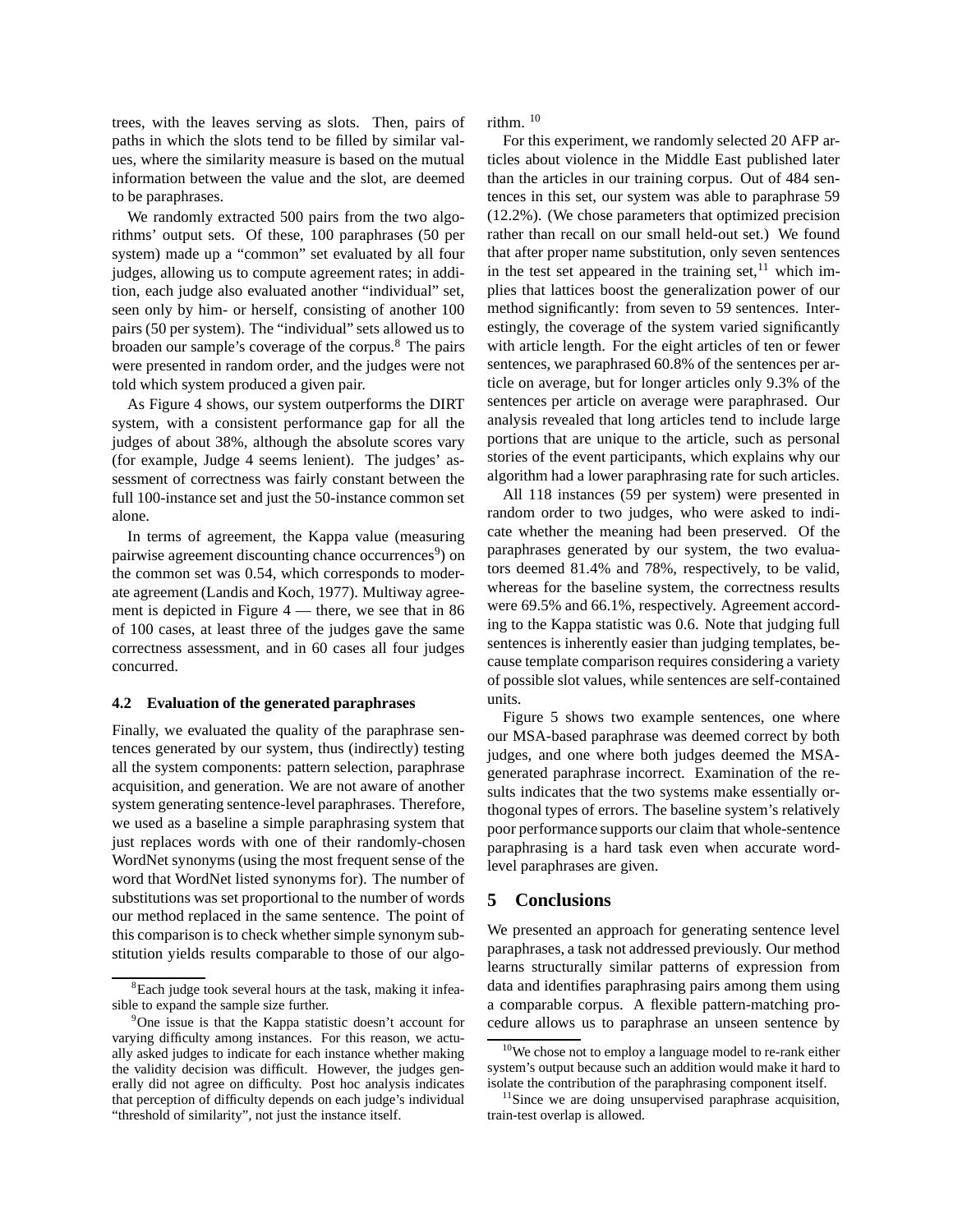| Original $(1)$  | The caller identified the bomber as Yussef Attala, 20, from the Balata refugee camp near Nablus.                        |
|-----------------|-------------------------------------------------------------------------------------------------------------------------|
| <b>MSA</b>      | The caller named the bomber as 20-year old Yussef Attala from the Balata refugee camp near Nablus.                      |
| Baseline        | The company placed the bomber as Yussef Attala, 20, from the Balata refugee camp near Nablus.                           |
| Original (2)    | A spokesman for the group claimed responsibility for the attack in a phone call to AFP in this northern West Bank town. |
| <b>MSA</b>      | The attack in a phone call to AFP in this northern West Bank town was claimed by a spokesman of the group.              |
| <b>Baseline</b> | A spokesman for the grouping laid claim responsibility for the onslaught in a phone call to AFP in this northern West   |
|                 | Bank town.                                                                                                              |

Figure 5: Example sentences and generated paraphrases. Both judges felt MSA preserved the meaning of (1) but not (2), and that neither baseline paraphrase was meaning-preserving.

matching it to one of the induced patterns. Our approach generates both lexical and structural paraphrases.

Another contribution is the induction of MSA lattices from non-parallel data. Lattices have proven advantageous in a number of NLP contexts (Mangu et al., 2000; Bangalore et al., 2002; Barzilay and Lee, 2002; Pang et al., 2003), but were usually produced from (multi-)parallel data, which may not be readily available for many applications. We showed that word lattices can be induced from a type of corpus that can be easily obtained for many domains, broadening the applicability of this useful representation.

#### **Acknowledgments**

We are grateful to many people for helping us in this work. We thank Stuart Allen, Itai Balaban, Hubie Chen, Tom Heyerman, Evelyn Kleinberg, Carl Sable, and Alex Zubatov for acting as judges. Eric Breck helped us with translating the output of the DIRT system. We had numerous very useful conversations with all those mentioned above and with Eli Barzilay, Noemie Elhadad, Jon Kleinberg (who made the "pigeonhole" observation), Mirella Lapata, Smaranda Muresan and Bo Pang. We are very grateful to Dekang Lin for providing us with DIRT's output. We thank the Cornell NLP group, especially Eric Breck, Claire Cardie, Amanda Holland-Minkley, and Bo Pang, for helpful comments on previous drafts. This paper is based upon work supported in part by the National Science Foundation under ITR/IM grant IIS-0081334 and a Sloan Research Fellowship. Any opinions, findings, and conclusions or recommendations expressed above are those of the authors and do not necessarily reflect the views of the National Science Foundation or the Sloan Foundation.

### **References**

- Srinivas Bangalore, Vanessa Murdock, and Giuseppe Riccardi. 2002. Bootstrapping bilingual data using consensus translation for a multilingual instant messaging system. In *Proc. of COLING*.
- Regina Barzilay and Lillian Lee. 2002. Bootstrapping lexical choice via multiple-sequence alignment. In *Proc. of EMNLP*, pages 164–171.
- Regina Barzilay and Kathleen McKeown. 2001. Extracting paraphrases from a parallel corpus. In *Proc. of the ACL/EACL*, pages 50–57.
- Raman Chandrasekar and Srinivas Bangalore. 1997. Automatic induction of rules for text simplification. *Knowledge-Based Systems*, 10(3):183–190.
- Mark Dras. 1999. *Tree Adjoining Grammar and the Reluctant Paraphrasing of Text*. Ph.D. thesis, Macquarie University.
- Richard Durbin, Sean Eddy, Anders Krogh, and Graeme Mitchison. 1998. *Biological Sequence Analysis*. Cambridge University Press, Cambridge, UK.
- Gregory Grefenstette. 1994. *Explorations in Automatic Thesaurus Discovery*, volume 278. Kluwer.
- L. Iordanskaja, R. Kittredge, and A. Polguere. 1991. Lexical selection and paraphrase in a meaning-text generation model. In C. Paris, W. Swartout, and W. Mann, editors, *Natural Language Generation in Artificial Intelligence and Computational Linguistics*, chapter 11. Kluwer.
- Christian Jacquemin. 1999. Syntagmatic and paradigmatic representations of term variations. In *Proc. of the ACL*, pages 341–349.
- Kevin Knight and Daniel Marcu. 2000. Statistics-based summarization — Step one: Sentence compression. In *Proc. of AAAI*.
- J. Richard Landis and Gary G. Koch. 1977. The measurement of observer agreement for categorical data. *Biometrics*, 33:159–174.
- Dekang Lin and Patrick Pantel. 2001. Discovery of inference rules for question-answering. *Natural Language Engineering*, 7(4):343–360.
- Dekang Lin. 1998. Automatic retrieval and clustering of similar words. In *Proc. of ACL/COLING*, pages 768–774.
- Lidia Mangu, Eric Brill, and Andreas Stolcke. 2000. Finding consensus in speech recognition: Word error minimization and other applications of confusion networks. *Computer, Speech and Language*, 14(4):373–400.
- Kathleen R. McKeown, Karen Kukich, and James Shaw. 1994. Practical issues in automatic documentation generation. In *Proc. of ANLP*, pages 7–14.
- Kathleen R. McKeown. 1979. Paraphrasing using given and new information in a question-answer system. In *Proc. of the ACL*, pages 67–72.
- Marie Meteer and Varda Shaked. 1988. Strategies for effective paraphrasing. In *Proc. of COLING*, pages 431–436.